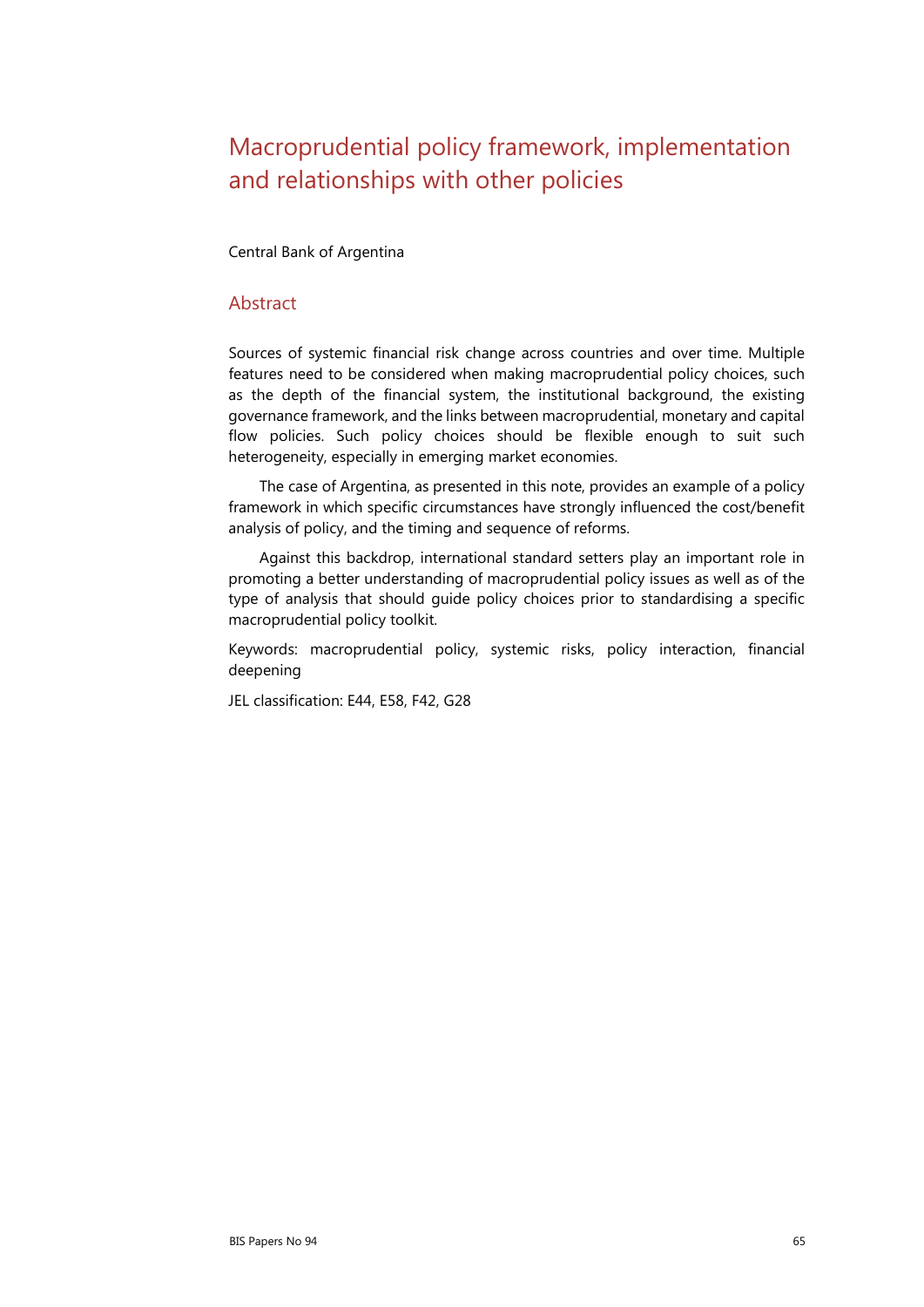# **Introduction**

Argentina provides an interesting example of a jurisdiction where the application of international standards and rules has been complemented by other policy elements. An all-encompassing approach that considers all systemic financial risks was adopted against a backdrop of structural reform and renewed growth. Moreover, the effective implementation of institutional changes has taken into account their potential impact on the reputation of the Central Bank of Argentina (BCRA).

While traditional measures of systemic risk rank the domestic banking sector favourably, financial institutions are not free from vulnerabilities. At present, one of the most significant sources of risk to banks' financial health is the possibility that the current context of disinflation (a result of the BCRA's monetary policy) has an impact on their levels of profitability and solvency. In this framework, financial institutions face a major challenge in terms of adapting their business models and achieving a greater scale. The BCRA is implementing measures aimed at promoting the proper functioning of the financial system under the new macroeconomic scenario.

# Risk assessment of the local financial system

The traditional analytical framework pertaining to systemic risk raises little concern when applied to Argentina's financial system. To begin with, the financial system is small compared with that of other economies. Total private sector deposits are only 15% of GDP, compared with 57% in Chile, 62% in Brazil, 140% in the United Kingdom and 236% in Japan (Graph 1).



Note: As of 2015 (except Argentina (as of September 2016)). Source: IMF, International Financial Statistics (IFS); BCRA.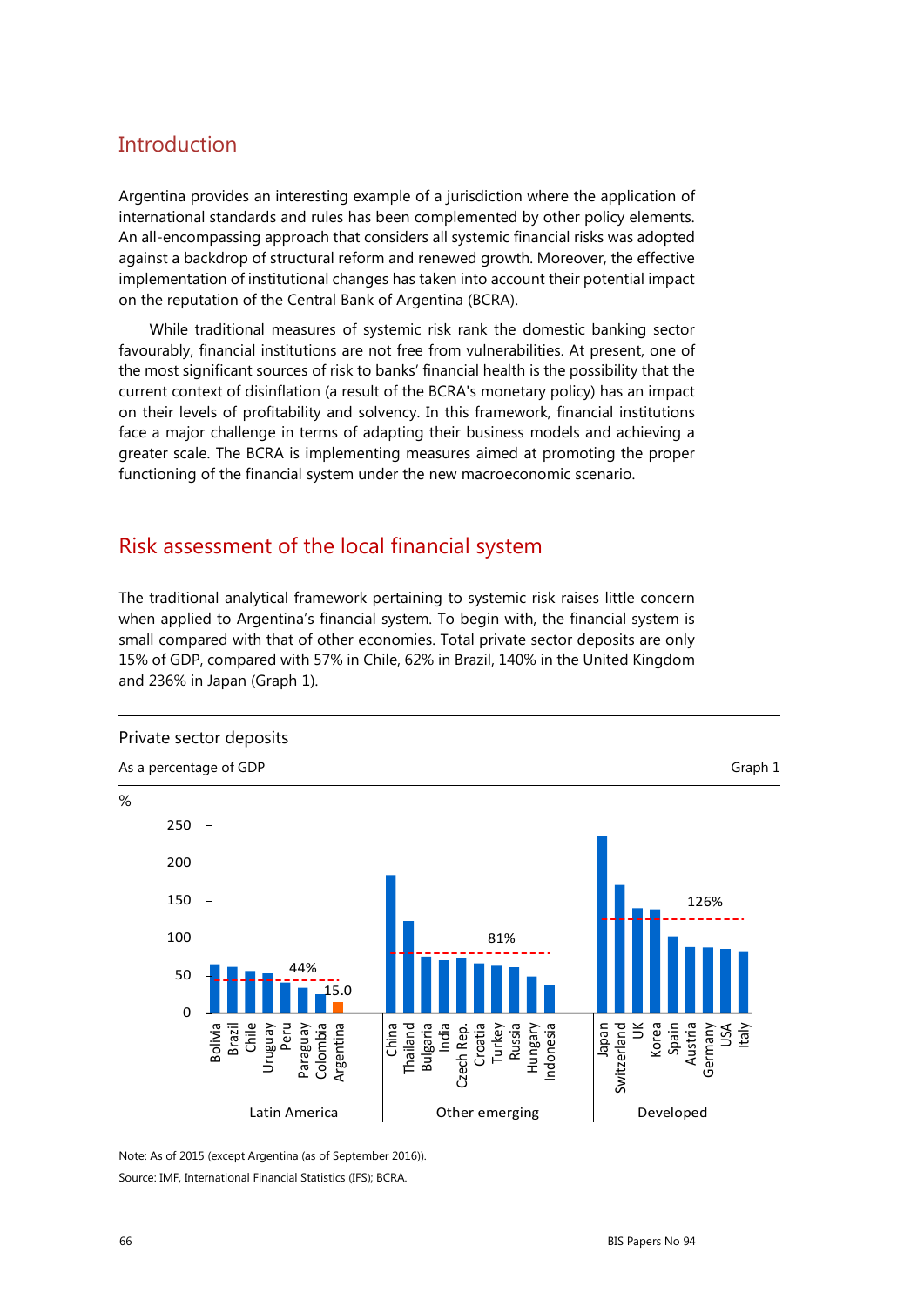The financial system is also heavily bank-based. Deposit-taking institutions' assets account for 28% of GDP, followed by those of pension funds, at 11%, and those of insurance companies and mutual funds, at less than 5%. These major financial intermediaries comprise jointly about 50% of GDP (Graph 2).

#### Argentine financial system – asset ownership structure



Source: BCRA based on ANSES-FGS, SSN and CAFCI.

Banks and other regulated financial institutions concentrate their business on non-complex products (such as deposits and plain loans) and transactional operations. Deposits represent around 74% of assets, while wholesale funding and foreign credit lines are of little significance. Around 50% of deposits are sight deposits derived from households' transactional needs and corporations' operational needs. As a result, while their residual maturity is extremely short, their effective term is somewhat longer. In fact, they constitute one of the most stable sources of funding. To illustrate the point, the residual maturity of 80% of banks' funding sources is less than one month and the residual maturity of assets is also quite low. Maturity transformation is virtually absent.

Liquidity and solvency indicators for the banking system are strong. In September 2016, regulatory capital amounted to 16.5% of risk-weighted assets (RWAs), considerably above international standards (Graph 4). Of that figure, 15.5% of RWAs corresponded to Core Tier 1 capital. The Basel III leverage ratio (Tier 1 capital relative to total exposures) stood at around 10.8% for the aggregate of banks, significantly above the 3% minimum recommended (initially) at the international level (Graph 3).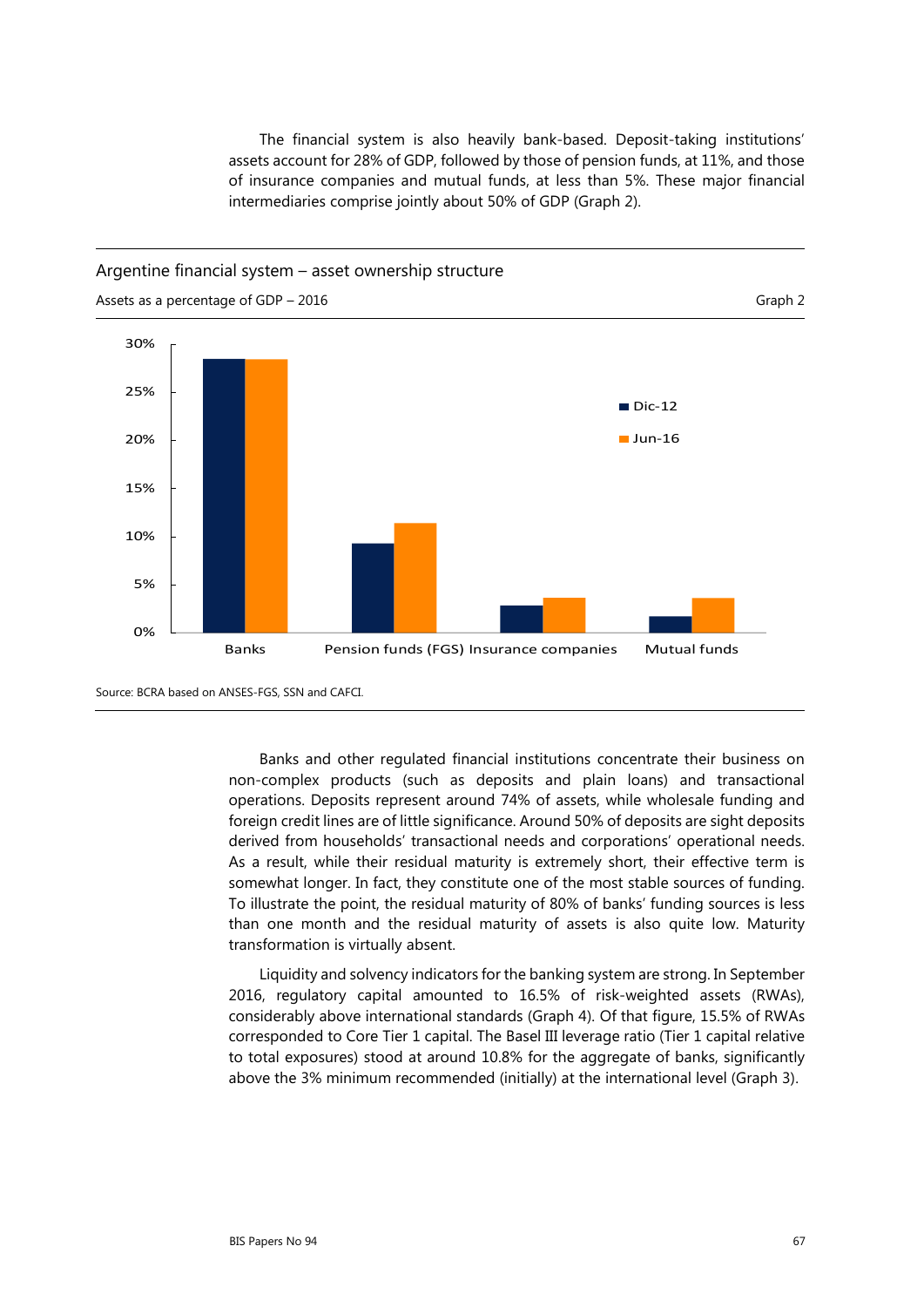



\* As in Basel III, Tier 1 capital / (Total assets + off-balance sheet exposures).

Source: BCRA.

The stock of liquid assets is high and of good quality. It accounted for 47% of deposits in September 2016 and consisted of holdings of BCRA bonds (37%) and cash and cash equivalents in pesos (33%) – mainly deposits at the BCRA – cash and cash equivalents in foreign currency (25%) and reverse repos with the BCRA. The Basel III liquidity coverage ratio (LCR) averaged 250% for institutions required to comply (representing 88% of the banking system in terms of assets), well above the internationally agreed minimum of 70% for 2016 (Graph 4).

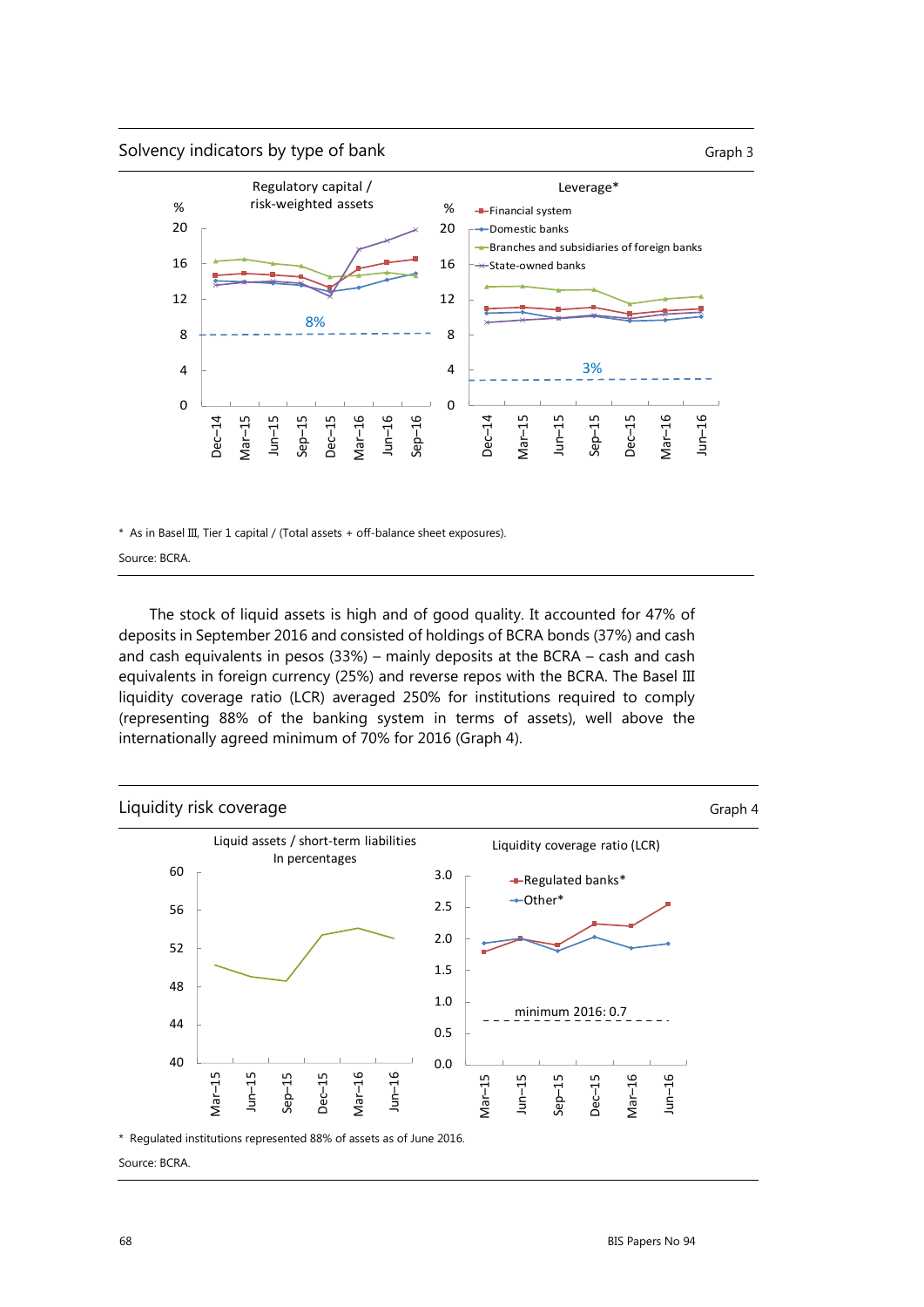The degree of concentration in the local banking sector is low. Half of the volume of aggregate credit to the private sector is provided by the six largest banks (accounting for only 7% of GDP). By contrast, in other Latin American economies a smaller number of large banks account for the same volume of aggregate credit. Moreover, this volume is much more relevant in terms of GDP (Graph 5).

## Number and relative importance of the largest financial institutions - those explaining half of bank credit to private sector explaining half of bank credit to private sector



Note: As of 2016, except Peru (2015).

Source: Central Banks and Superintendencies of Financial Institutions.

Cross-border activities remain very limited. Claims on foreign counterparties represent less than 2% of total assets and consist mainly of cash equivalents in correspondent accounts or in foreign branches of local banks. Banks' liabilities to nonresidents represent less than 3% of total liabilities and are related mainly with foreign banks' financing and the issuance of bonds in international capital markets.

Turning to cyclicality, by contrast to what is observed in the most advanced economies, the domestic business cycle seems to be synchronised with the financial cycle. Moreover, variations in economic activity seem to lead to variations in credit levels (rather than the other way around), weakening the argument that excessive credit growth is a driver of financial booms and busts (Graph 6).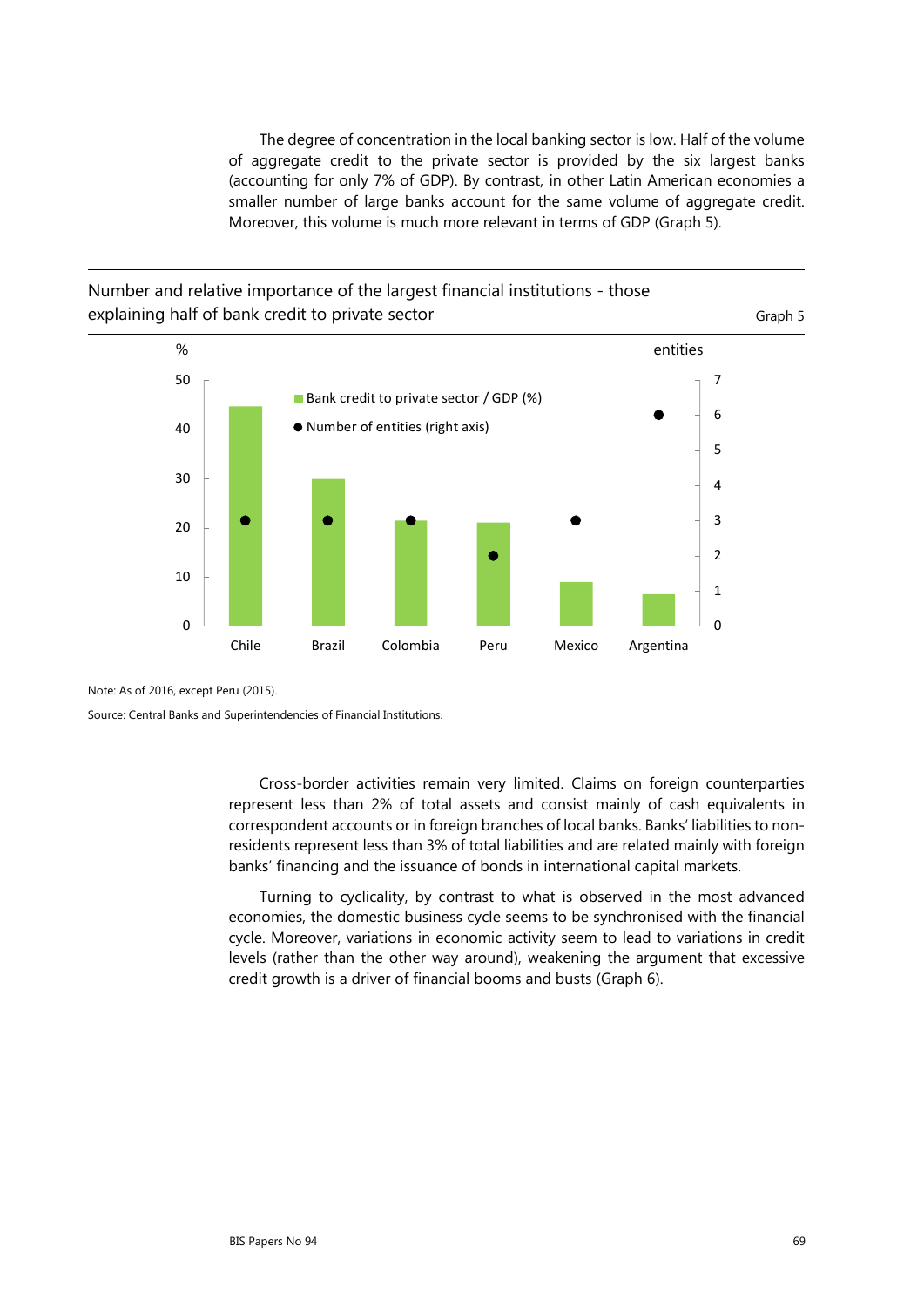

Note: The graph shows cycles in private sector credit and GDP. The cycle is defined as the difference between the corresponding series (in real terms transformed into logarithms) and its trend. The latter is calculated from the Hodrick and Prescott filter.

Source: National Institute of Statistics and Census of Argentina (INDEC), BCRA.

Risks related to loan defaults appear limited. The ratio of non-performing credit to total credit is below 2%, which is very low, both historically and internationally (Graph 7). This level has remained low in spite of the country's ongoing recession from mid-2015 and weak labour markets.

#### Non-performing credit in the private sector

As a percentage of total credit Graph 7 and  $G$ raph 7 and  $G$ raph 7 and  $G$ raph 7 and  $G$ raph 7 and  $G$ raph 7 and  $G$ raph 7 and  $G$ raph 7 and  $G$ raph 7 and  $G$ raph 7 and  $G$ raph 7 and  $G$ raph 7 and  $G$ raph 7 and  $G$ raph 7

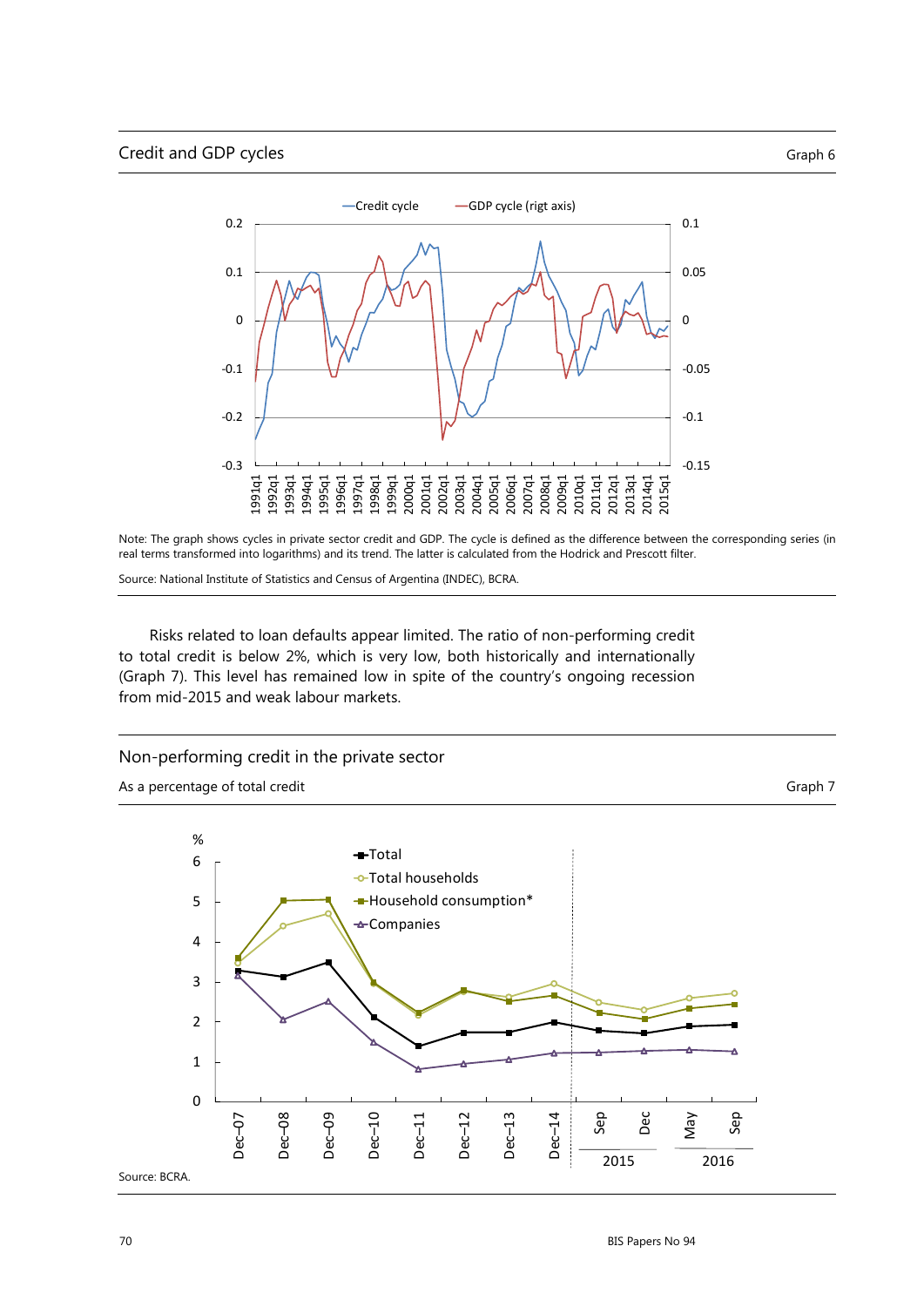Both the debt service burden of households and corporates in terms of GDP remain contained and low by international standards (Graph 8 and Graph 9).

#### Debt and debt financial burden of households\* Graph 8



\* Loan payments from regulated financial institutions, securitisations and credit cards/income.

Source: BCRA, INDEC.

### Corporate sector debt



As a percentage of GDP (four-quarter moving average) Graph 9 (Graph 9) As a percentage of GDP (four-quarter moving average)

Source: BCRA, INDEC.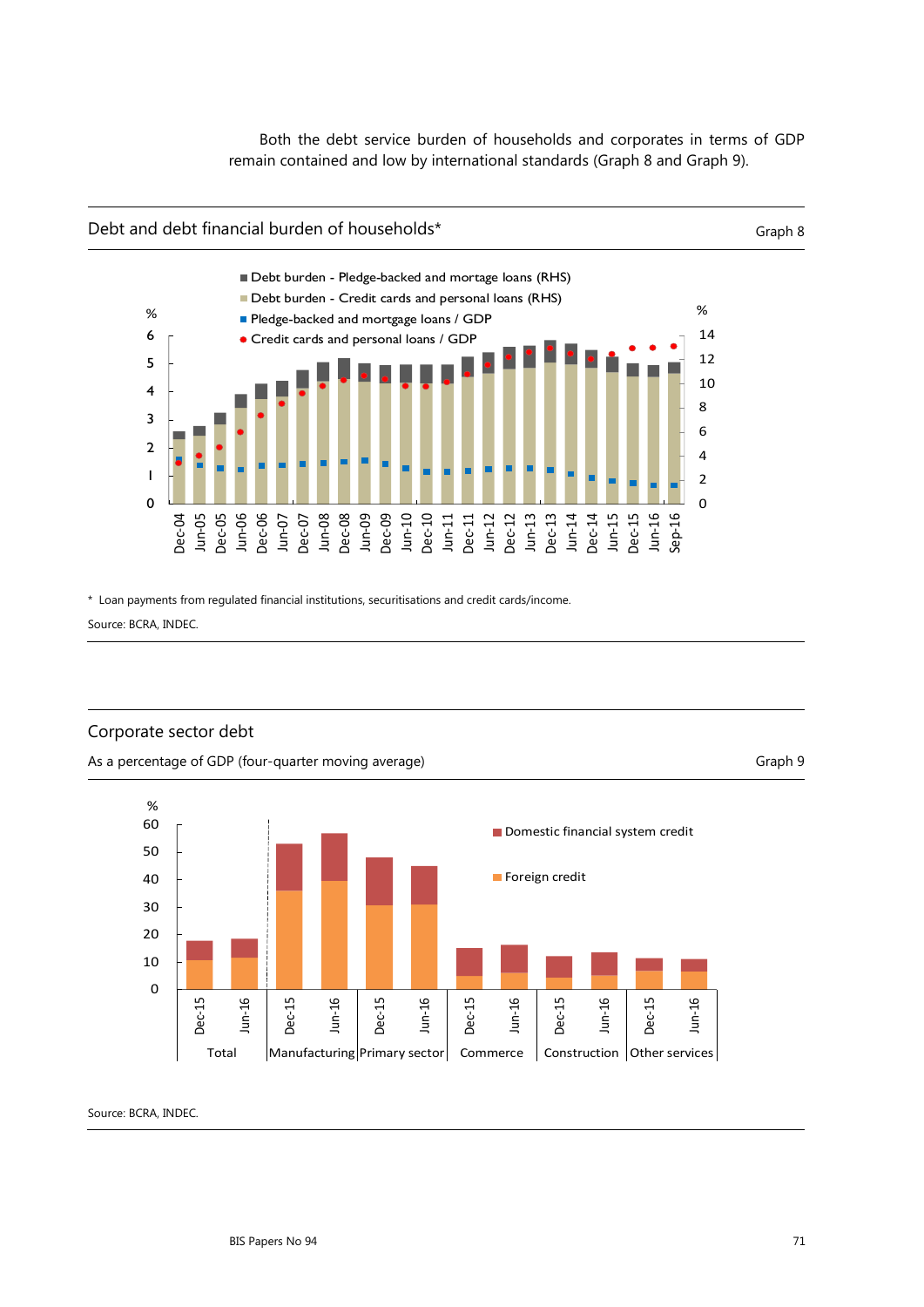In order to have a more adequate assessment of the sources of vulnerabilities in the local financial system, the previous approach –based on indicators related to exposures and risk hedging– needs to be complemented by a slightly more forwardlooking analysis. In particular, in the current context of disinflation, banks have begun to experience downward pressure on profitability, as exceptional profits stemming from the high inflation environment have begun to dissipate. Indeed, the progressive success in tackling inflation has revealed structural weaknesses in profitability and operating efficiencies. The aggregate financial margin –though increasing from 11.8% of assets in 2015 to 12.1% in Q1 2016 – has since declined. It stood at 12.0%, 11.2% and 10.6% in the second, third and fourth quarters of 2016, respectively (annualised figures; estimate for the fourth). High financial margins have been the result of high nominal rates charged on loans (in the context of annual inflation rates between 20% and 40% in the last few years), whereas these loans have been largely funded with sight deposits (funds with relatively very low financial cost). Moreover, the high inflation environment has affected not only interest margins but also other sources of income (Table 1 shows an international comparison and Graph 10 highlights a profitability breakdown for the last 10 years).

| Indicators of profit and loss<br>Table 1 |            |                        |                    |                        |                    |                    |
|------------------------------------------|------------|------------------------|--------------------|------------------------|--------------------|--------------------|
| 2015                                     | <b>ROA</b> | Net interest<br>income | Loan<br>provisions | Net services<br>income | Operating<br>costs | Taxes and<br>other |
|                                          |            |                        |                    | % of Assets            |                    |                    |
| Latam $(1)$                              | 1.4%       | 4.7%                   | $-1.3%$            | 0.8%                   | $-2.7%$            | $-0.1%$            |
| <b>USA</b>                               | 1.0%       | 2.7%                   | $-0.2%$            | 0.1%                   | $-1.5%$            | 0.0%               |
| Euro zone                                | 0.2%       | 2.1%                   | $-1.1%$            | 0.5%                   | $-1.0%$            | $-0.2%$            |
| Argentina                                | 4.1%       | 11.8%                  | $-0.9%$            | 4.2%                   | $-7.7\%$           | $-3.3%$            |
| Note: As of 2015.                        |            |                        |                    |                        |                    |                    |

Source: Central Banks and Superintendencies of Financial Institutions.

(1) Equally weighted average of Chile, Colombia, Mexico, Peru and Uruguay.

While lowering inflation is an overarching macroeconomic goal, the impact that this is having on financial stability needs to be addressed. To that aim, the BCRA is promoting improvements in efficiency through the incorporation of technology, reduced bureaucracy, and improved transparency and competition. The projected expansion of financial intermediation is also expected to help counterbalance the reduction in financial margins by bringing about economies of scale. The BCRA's recent policies have supported financial deepening by generating a context of positive real interest rates, introducing new inflation-indexed instruments (deposits and loans) and implementing other financial development measures.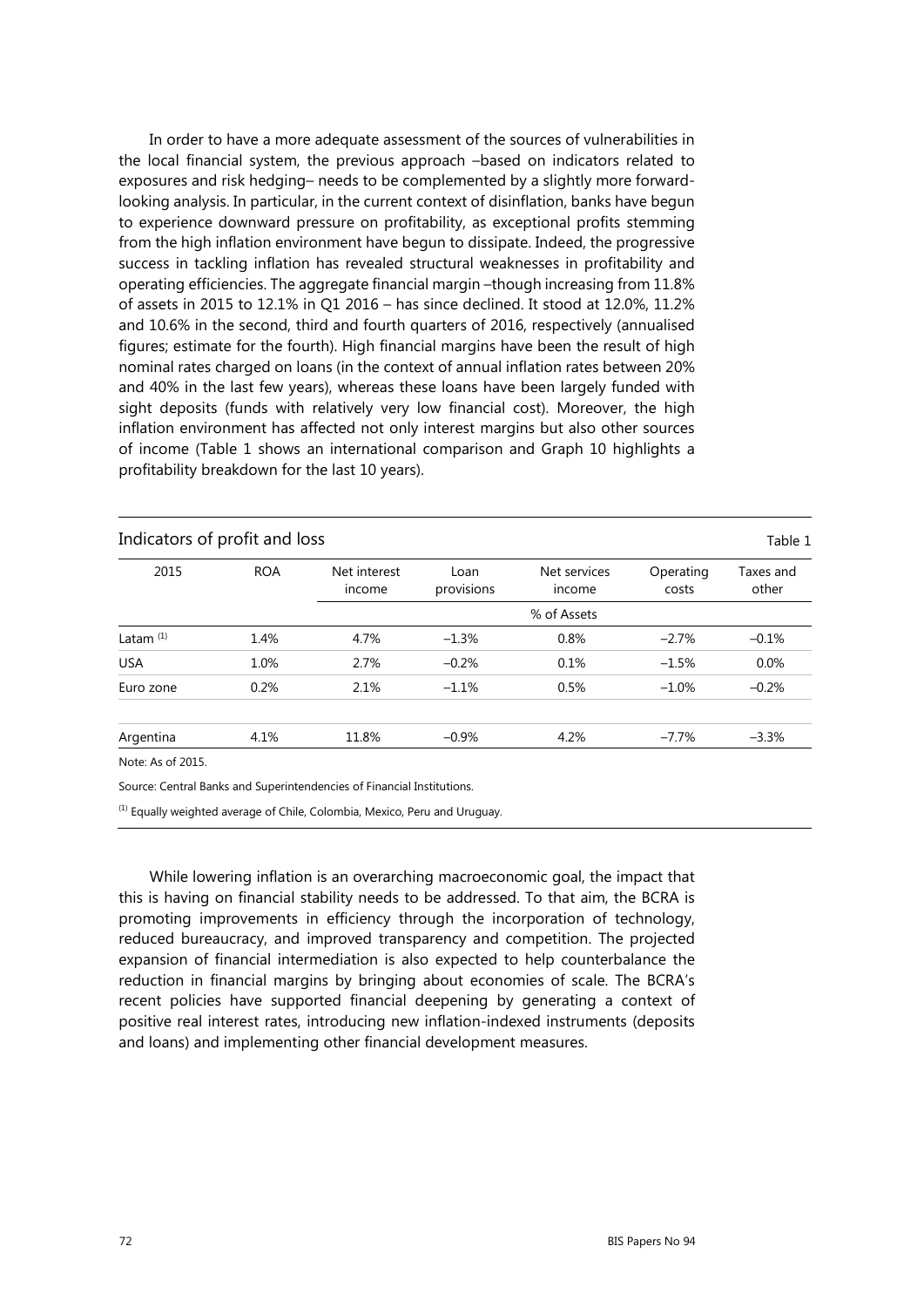

From an overall perspective, local banks will have to adapt their business models to the significant economic and financial policy reorientation, that has been implemented by the new government since late 2015, and which aims at reversing macroeconomic imbalances, correcting microeconomic distortions and strengthening the institutional framework. Measures introduced include a removal of capital controls and restrictions on foreign currency, a unification and normalisation of the foreign exchange market, a lowering of barriers to trade, and a reduction of the significant uncertainty surrounding fiscal and monetary imbalances (an inflation targeting scheme has been introduced). Argentina has regained access to international financial markets as a result of the settlement of the dispute with the so-called "holdout" creditors (who had rejected renegotiations involving the country's debt in 2005 and 2010). Important relative prices, such as energy prices, have been allowed to move progressively closer to their production costs. Other important planned policy measures are focusing on developing and deepening local capital markets (a capital market amendment bill is under review), including a peso yield curve and reducing local vulnerabilities to external shocks (peso-denominated financial instruments are progressively being introduced).

The complex array of controls -that have been recently lifted— had bedevilled the economy and led to a decade of stagnant factor productivity. This contributed to poor local economic performance, based upon evidence that differences in income per capita across countries can be attributed, to a large extent, to differences in total factor productivity. The financial sector has an important role to play in making improvements in this respect. First, it is crucial to have a dynamic and deeper financial system to channel domestic saving towards investment. Second, this allocation of funds should be efficient in order to improve total factor productivity.

As a result of the above reforms, going forward it will be difficult to distinguish between cyclical and structural credit growth, and of striking a prudent balance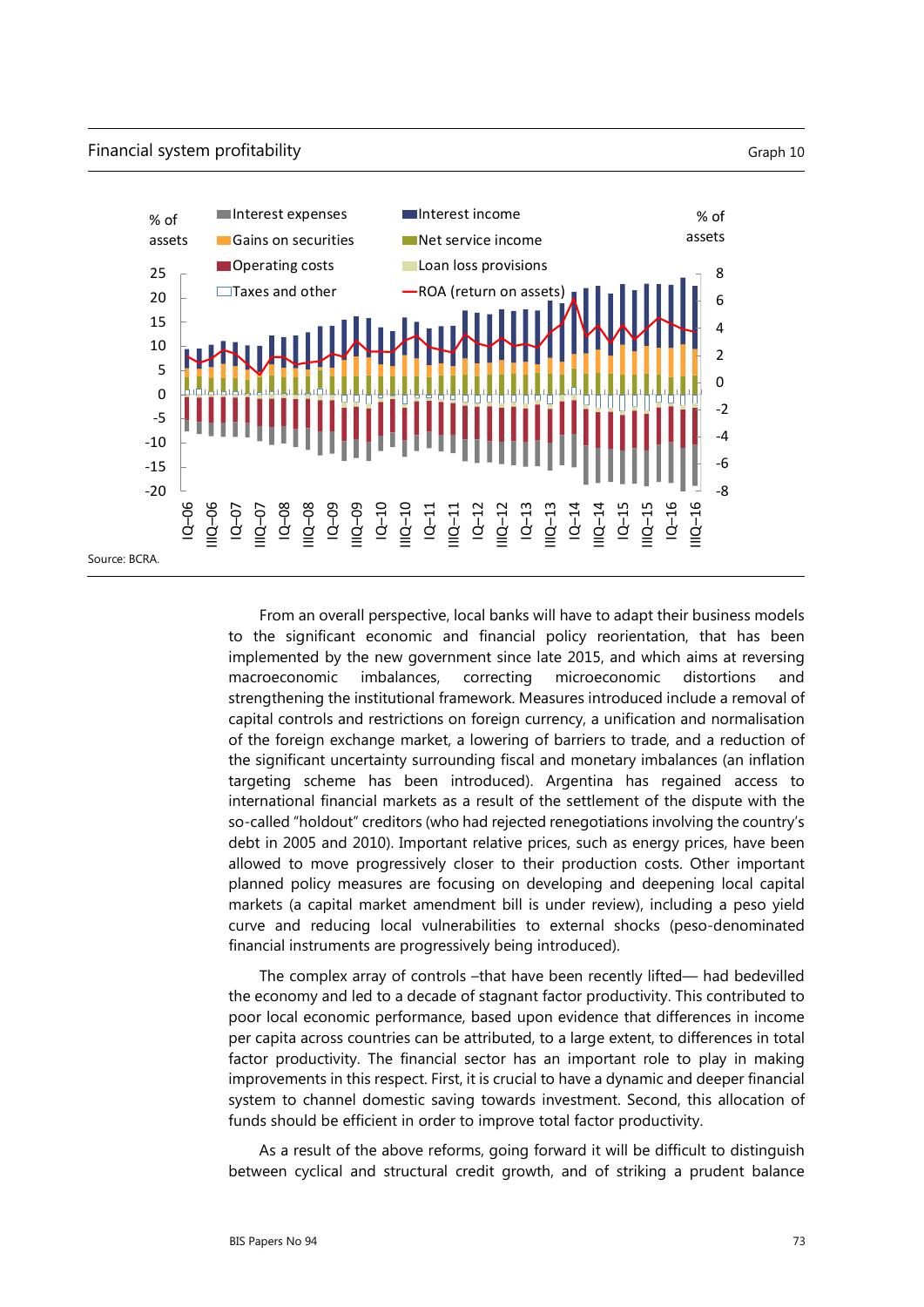between risk-taking and financial deepening. There are important welfare gains to be obtained from financial deepening –including those resulting from efficiency in investment allocation, risk-sharing and liquidity insurance– and other policies such as tackling disinflation, improving productivity, and sustaining growth and welfare.

In such a context, the following developments are expected to take place domestically:

- Household and corporate debt levels are highly likely to trend upward. Although bank lending will remain the predominant source of financing for a while, capital market activity should increase. So-called "shadow banking" may also expand. The BCRA and other relevant authorities should monitor such trends in financial intermediation, as they have implications for financial stability. They should also ensure that households, corporations and intermediaries remain financially strong.
- Products and operations are likely to become more complex. While hedging contracts should become more widely available, they could also generate new or higher risks that should be monitored.
- Cross-border and foreign currency financial intermediation should increase. Such operations are more sensitive to global liquidity conditions. Risk levels should therefore be monitored on an ongoing basis and policies should be evaluated to reduce this sensitivity.
- Finally, the BCRA's growing credibility, acquired in the course of consistent monetary policy implementation, should strengthen prospects for financial stability. In this sense, the current administration has launched an inflation targeting regime that is bringing inflation down and building up the BCRA's reputation and autonomy. Such institutional changes should pave the way towards a more mature macroprudential policy framework.

Additionally, all the macroprudential regulations established in Basel III have already been implemented locally, in some cases with no phase-in period. The BCRA has also had ample experience in using domestically-defined macroprudential tools.

Two examples highlight the local use of macroprudential policies. First, BCRA regulation mandates that banks' resources in foreign currency can only be applied to the provision of loans in the same currency to individuals whose income is directly or indirectly linked to international trade. This regulation results from one of the lessons of the 2001–2002 crisis, when banks were hit hard by banks clients' currency mismatches. Second, the BCRA has also ample experience in managing reserve requirements to ease or tighten liquidity following events of financial instability.

Macroprudential regulations already in place include conservation, domestic systemically important banks (D-SIBs) and countercyclical capital buffers; the LCR for large institutions; capital requirements for financial institutions that act as a compensating member of a qualifying central clearing counterparty (QCCP); limits on credit concentration; and loan-to-value limits on residential mortgages as a requirement for the beneficial treatment of RWAs.